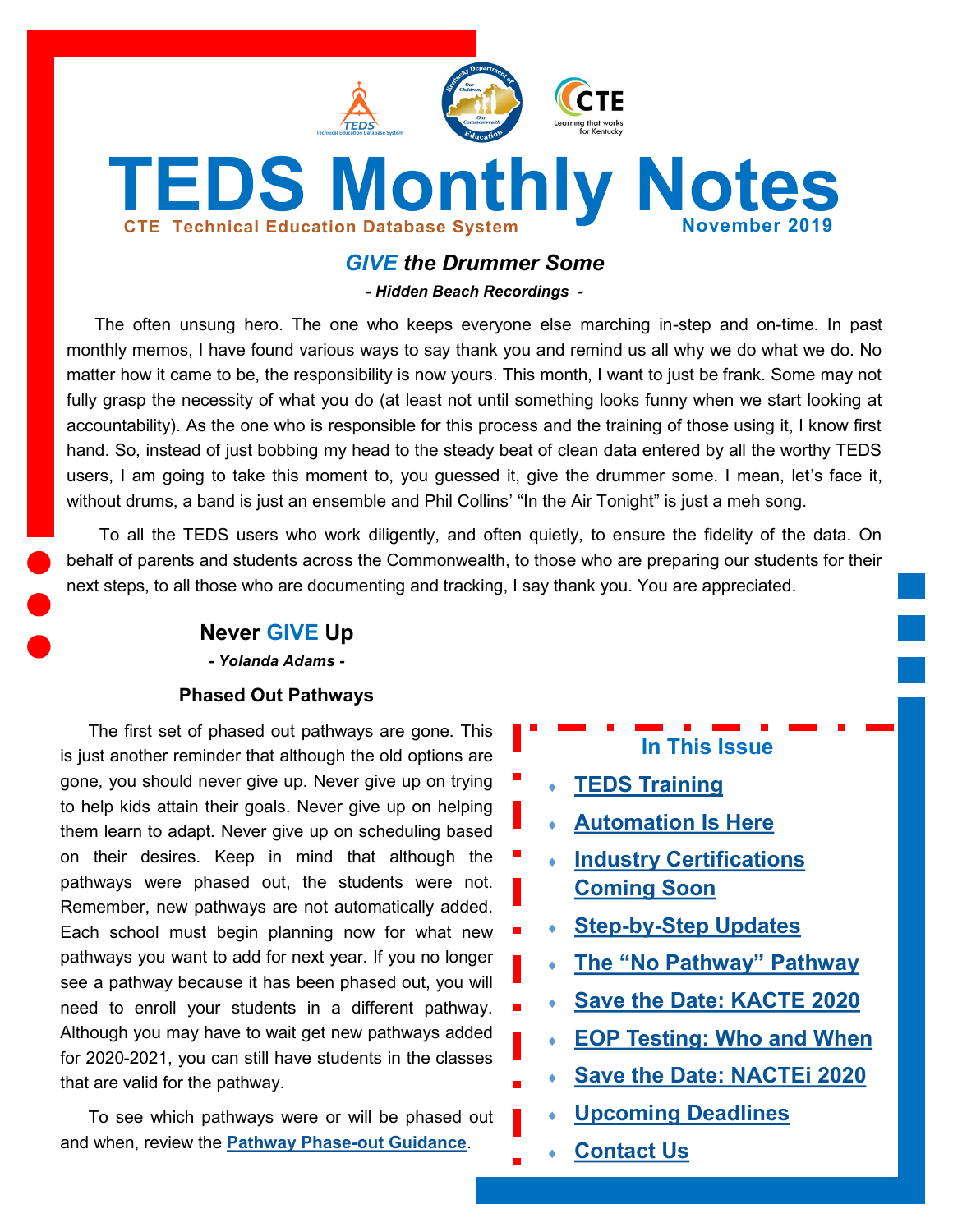## **I Won't GIVE Up**

*- Deborah Cox -*

#### **Teds Training Schedule**

<span id="page-1-0"></span>I have to admit, I appreciate the mindset and tenacity of some who say I won't give up. I also live in that mindset. Part of my responsibility is to ensure we are properly handling the data we have for our students in CTE, maintaining the fidelity of TEDS. What that means for me is that I won't give up on my duty to protect the process as well. Don't wait until the ninth hour to become tenacious.

Check your last training date. Training is required every two years and users are required to log in at least **once every four months**. If you're close to two years, or you're new to TEDS, register for a training session. There will be one session in November and one session in December. Dates are posted to the website. Before you ask, yes, there will be other dates throughout the year. No, they are not scheduled yet.

As always, any dates that are posted are first come, first served. Training dates are posted on the **[TEDS Website](https://education.ky.gov/CTE/teds/Pages/default.aspx)** and on the **[KDE Professional Learning Bulletin Board](https://applications.education.ky.gov/PLBB/Home/PLBBHome)**

## **GIVE It Up Let It Go**

*- Mary Mary -*

#### **Automation Is Here**

Several processes in TEDS are now programmed to run automatically. If you are reading this information for the third time, thank you. For those who are still trying to figure out how to change the federal indicators, it's time to give it up; let it go. We got this. Just remember that clean data ensures your school is properly represented in both state and federal accountability measures.

Beginning with the students who graduated in May 2019, OCTEST is automating the following reports for all secondary schools:

- Follow-Up for secondary students
- **Terminations**
- Federal Indicators

Your first imports of the year should be just about completed . Always keep these things in mind:

- When students are enrolled in pathways, the correct credit hours must be posted. Then, the information must be updated when anything about the student record changes. This includes if the student drops, fails or transfers out of a class.
- **DO NOT** enter termination dates on the TEDS tab in IC
- When a student earns an industry certification for their chosen pathway, it should be properly entered in TEDS the same school year it is earned.
- Once a student meets the definition of concentrator, that should be properly noted in IC and imported into TEDS when it happens. Do the same if that status changes back to exploring.
- The TEDS vs. IC Data Cheat Sheet is your friend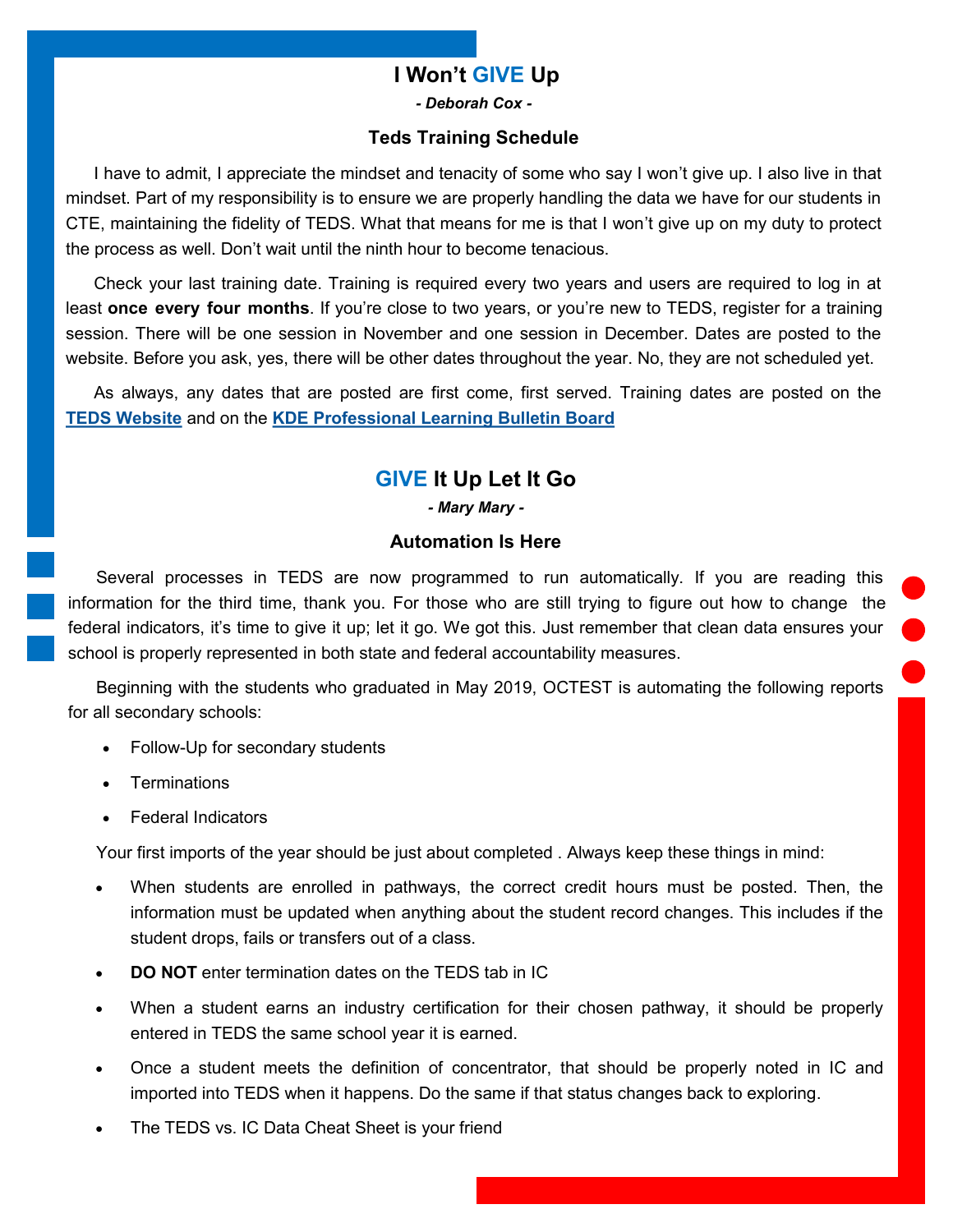## **GIVE the People What They Want**

*- The O'Jays -*

#### **Industry Certifications Coming Soon**

<span id="page-2-0"></span>We're almost there! Data entry for industry certifications in TEDS will soon be available. We have been working to combine what is necessary for accurate data and trying to give the people what they want: an easier process. We think we have it. There will likely be updates along the way, but this is the beginning of a cleaner process for entering and tracking industry certifications for career readiness. You do still have to pay attention, though. From year to year, some certifications may change based on industry needs, updated information, state accountability, etc.

These updates help ensure students and their schools are properly credited for the industry certifications they earn.

We plan to release the new version of the industry cert screen by the end of November (watch for the announcement on the TEDS page and inside TEDS when you log in). Until then, we are asking everyone to please hold any documentation (results and earned/awarded certifications). In the meantime, note that:

- An industry certification must be valid the year it is taken, and the results must be entered in TEDS the year it is taken.
- Once an industry certification is earned, it will always count for the student toward transition status.
- Industry certifications, like any other license, are valid for a specific length of time. If earned early in the students' career, the actual value of the certificate as a license may expire before the student graduates.

In the meantime, feel free to peruse the current list of **[Valid industry Certifications](https://education.ky.gov/CTE/endofprog/Documents/19-20_Valid_Industry_Certification.xlsx)**.

## **GIVE Me the Reason**

*- Luther Vandross -*

#### **Updated Step-by-Step Instructions**

**EOP Test Tickets Should Be Visible in TEDS Beginning December 1**

Many of you have at one time or another gone to the TEDS Step-by-Step website and downloaded instructions for how to operate within TEDS. Why, because you feel more comfortable with paper in your hands. We understand. I have some of my technophobes (people who don't like computers and technology whose job it is to work with computers and technology) say to me, "Give me the reason for spending more time online than I have to. I have my instructions, let me be". Well, we have a really good reason: TEDS has changed, right along with Perkins V. Many of you have not looked at the step-by-step instructions in a while. Now would be a good time to check it out. Some things no longer work the way they used to, and others no longer exist. We are still updating information based on the rule changes and definitions. Over the next couple of months (in the order of need), we will be working on updates on our **TEDS Step-by-[Step website](https://education.ky.gov/CTE/teds/Pages/TEDSStepbyStep.aspx)**. If you printed copies of instructions from the website, here's your reason: Things have changed. Watch the **[TEDS Step](https://education.ky.gov/CTE/teds/Pages/TEDSStepbyStep.aspx)-by-[Step website](https://education.ky.gov/CTE/teds/Pages/TEDSStepbyStep.aspx)** to make sure you have the most up-to-date information.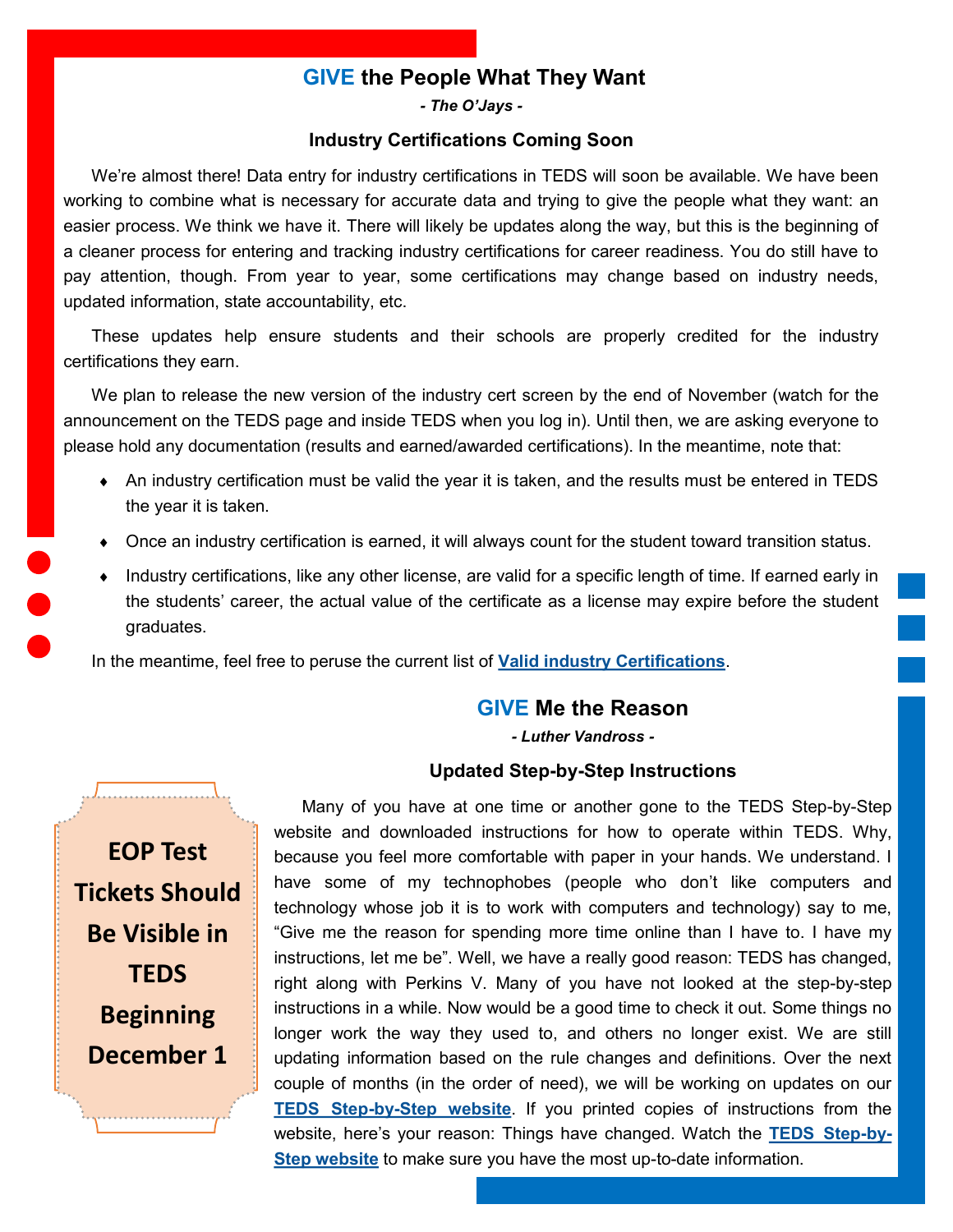## **I'd GIVE Anything**

*- Gerald Levert -*

#### **The "No Pathway" Pathway**

<span id="page-3-0"></span>We, as educators, are responsible for preparing all students for their next steps after high school. For students thinking, "I'd give anything to have someone walk with me through this minefield we call high school." "Three paces behind, please." Can't seem to clingy or needy. Anyway, the basic plan is that we provide counseling and career guidance to help them find a passion. Everybody won't land on one immediately. That's OK. Everybody didn't stick to their original college major, either. Should a student get far into their high school career and have not found that potential passion, or maybe the student really qualifies for exceptional work experience, you might consider using the "No Pathway" pathway. If you make this choice, be aware of what "no pathway" carries with it.

There are important rules for using a pathway that is not a pathway. If you use this pathway:

- The student must be entered on the TEDS tab in Infinite Campus in the pathway with zero credits and zero attend hours. The student record would then be imported to TEDS through the normal import process.
- Once the student is showing in the pathway titled "No Pathway" in TEDS, you can follow the normal process for entering industry certifications or exceptional work experience information for the student in TEDS.
- **Industry Certifications earned through this process do not count in Perkins accountability.**
- **Enrollments in No Pathway (99.9999.00) do not count towards Perkins funding.**
- **Attend hours do not count towards state CTE funding.**
- **Perkins funds cannot be used to fund the industry certifications.**

REMEMBER: If the student is going to take an industry certification assessment, and the school intends to use it for state accountability, the student must be enrolled in a pathway through Infinite Campus and the results must be entered in TEDS.

# **July 26-29, 2020 Save the Date!**

For Kentucky's Most Comprehensive Career and Technical **Education (CTE) Professional Development Conference** 

> "I think this was the best so far in my 23 years of teaching. I came back ready and refreshed for school to begin.'

Registration will be available Feb. 1, 2020, at www.kacteonline.org.



The 2019 CTE Summer Program, attended by more than 1,750 CTE professional educators in all teaching disciplines at all instructional levels, school counselors, and administrators, received  $a$  4.3 (out of 5) evaluation as a professional development learning event.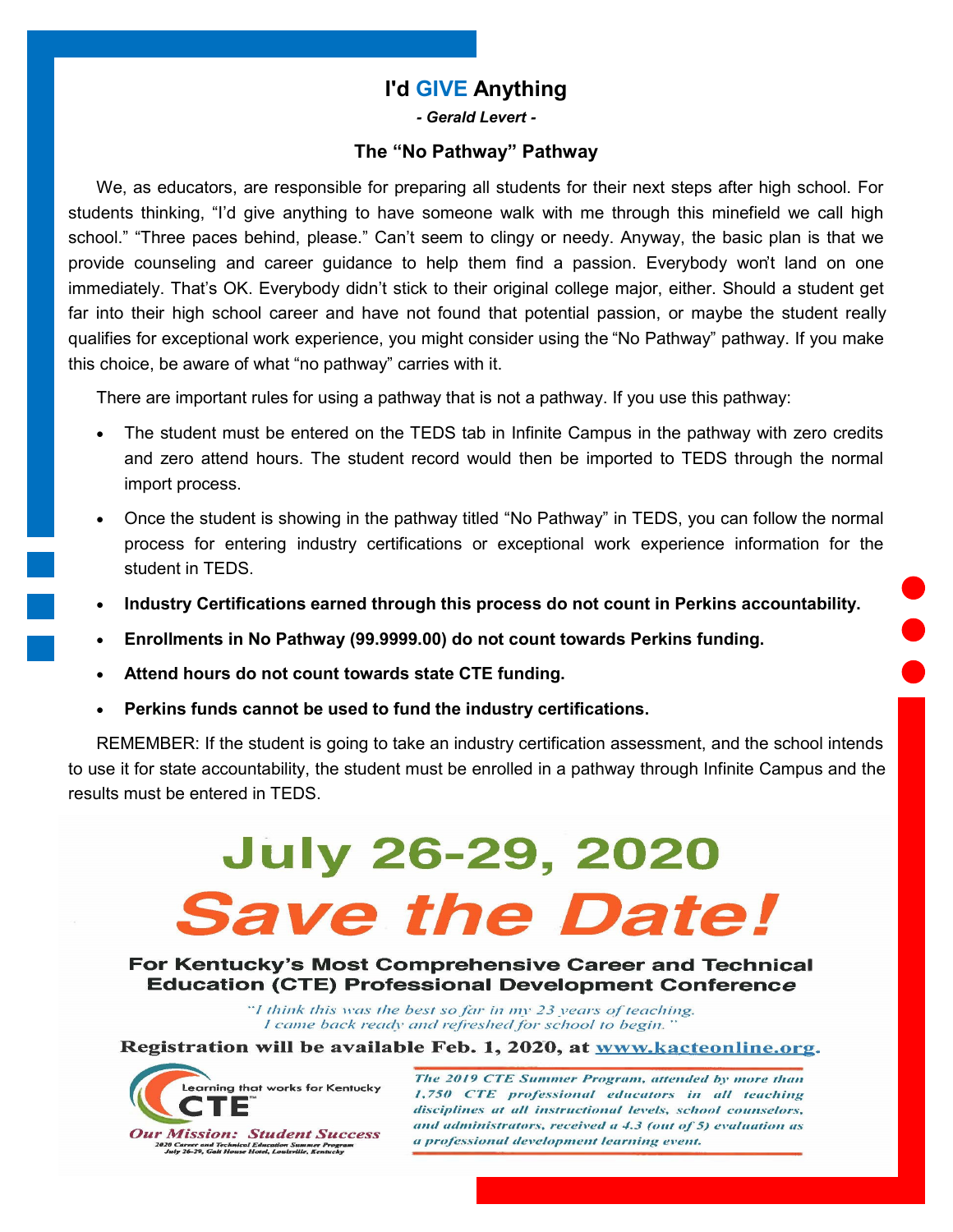## **GIVE Me One More Shot**

*- Alabama -*

## **Who Can take an EOP? Who Should?**

<span id="page-4-0"></span>Perkins V gave us a new definition. Concentrator. **A concentrator is any student that has completed 2 courses in a single program of study (career pathway).** In Kentucky, a course is defined as 1 credit on the student's official transcript.

So, what does that have to do with EOP? For a student to be eligible to take an EOP, they must be identified as a concentrator in TEDS before the deadline of February 1. Being eligible does not constitute a must.

 $\Rightarrow$  Any student identified as concentrator in a pathway where a CTE EOP Assessment is available may test as an option to meet Career Readiness and earn articulated credit.

What we must remember is this is an end of program assessment. Rushing a student to take the assessment before they are ready is not likely to encourage them to say, "Give me one more shot" if they are not successful the first (or second) time they were made to take the test simply because they were "eligible". The only "must" situation is this:

 $\Rightarrow$  Any SENIOR concentrator must test in a CTE EOP Assessment (when available), IF the student has not previously tested in a CTE EOP Assessment and is not planning to take an industry certification.

So when the test ticket comes around, consider how close the student is to completing the pathway before taking that first shot. Don't just give them one more shot, give them the best shot.





#### 40TH ANNUAL NATIONAL **EADERSHIP CONFERENCE PERKINS**

EARS

**CTE: MUSIC TO OUR** 

11 - 14, 2020

**Gaylord Opryland Resort & Convention Center** Nashville, Tennessee

Receive policy and legislative updates from national and state CTE leaders, contribute to national work group discussions, and discover "best practices" in CTE.

@nactei<br>@nactei.org www.nactei.org